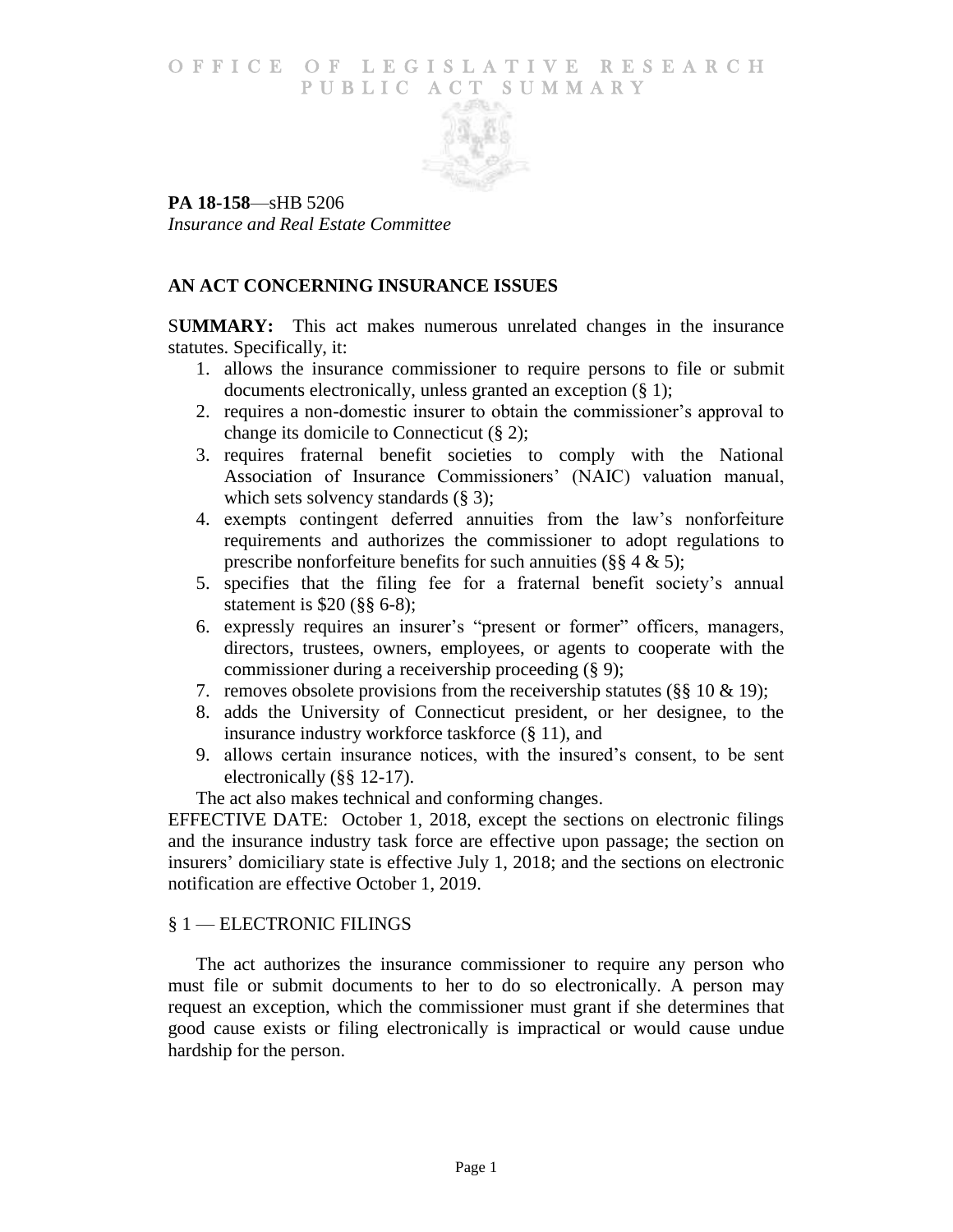#### § 2 — INSURER DOMICILIARY STATE

Under the act, a non-domestic insurer (i.e., one organized under the laws of another state) that is admitted to do business in Connecticut may become a domestic insurer only with the insurance commissioner's approval.

Under prior law, an insurer re-domesticated by complying with applicable Connecticut laws and designating a principal place of business in the state. The act instead requires an insurer who, with the commissioner's approval, changes its domiciliary state to Connecticut to (1) comply with all applicable Connecticut laws, (2) designate a principal place of business in the state, and (3) provide the commissioner with any documents or information she may reasonably require.

If the commissioner is satisfied that the insurer will be in compliance with state laws and its business is consistent with prospective insureds' and the public's interests, she may issue a new license to the insurer to reflect its domicile change. At that point, as under existing law, the insurer will be subject to the state's authority and jurisdiction and may amend its articles of incorporation accordingly.

### § 3 — NAIC VALUATION MANUAL

The act requires fraternal benefit societies to comply with the NAIC valuation manual. Under prior law, a fraternal benefit society was exempt from the requirement, unless it chose otherwise.

By law, accident and health and life insurers and those that write or have authority to write deposit-type contracts must use the NAIC valuation manual for determining the value of their reserves.

#### §§ 4 & 5 — CONTINGENT DEFERRED ANNUITIES

Consistent with the NAIC's *Standard Nonforfeiture Law for Individual and Deferred Annuities,* the act exempts contingent deferred annuities (CDAs) from the current nonforfeiture requirements. It also authorizes the commissioner to prescribe nonforfeiture requirements for CDAs by regulation that, in her opinion, are equitable to the annuity holders; appropriate given the risks insured; and, to the extent possible, consistent with the general intent of the standard nonforfeiture law.

A CDA is a new annuity product designed to offer longevity risk protection, for which the policyholder, instead of the insurer, chooses the underlying investment vehicle.

A nonforfeiture benefit is generally the benefit that accrues to an insured or annuity contract holder when a policy or annuity lapses from nonpayment of premium or other consideration.

### §§ 6-8 — FRATERNAL BENEFIT SOCIETY ANNUAL STATEMENT FILING FEE

The act removes an inconsistency in prior law that established the filing fee a